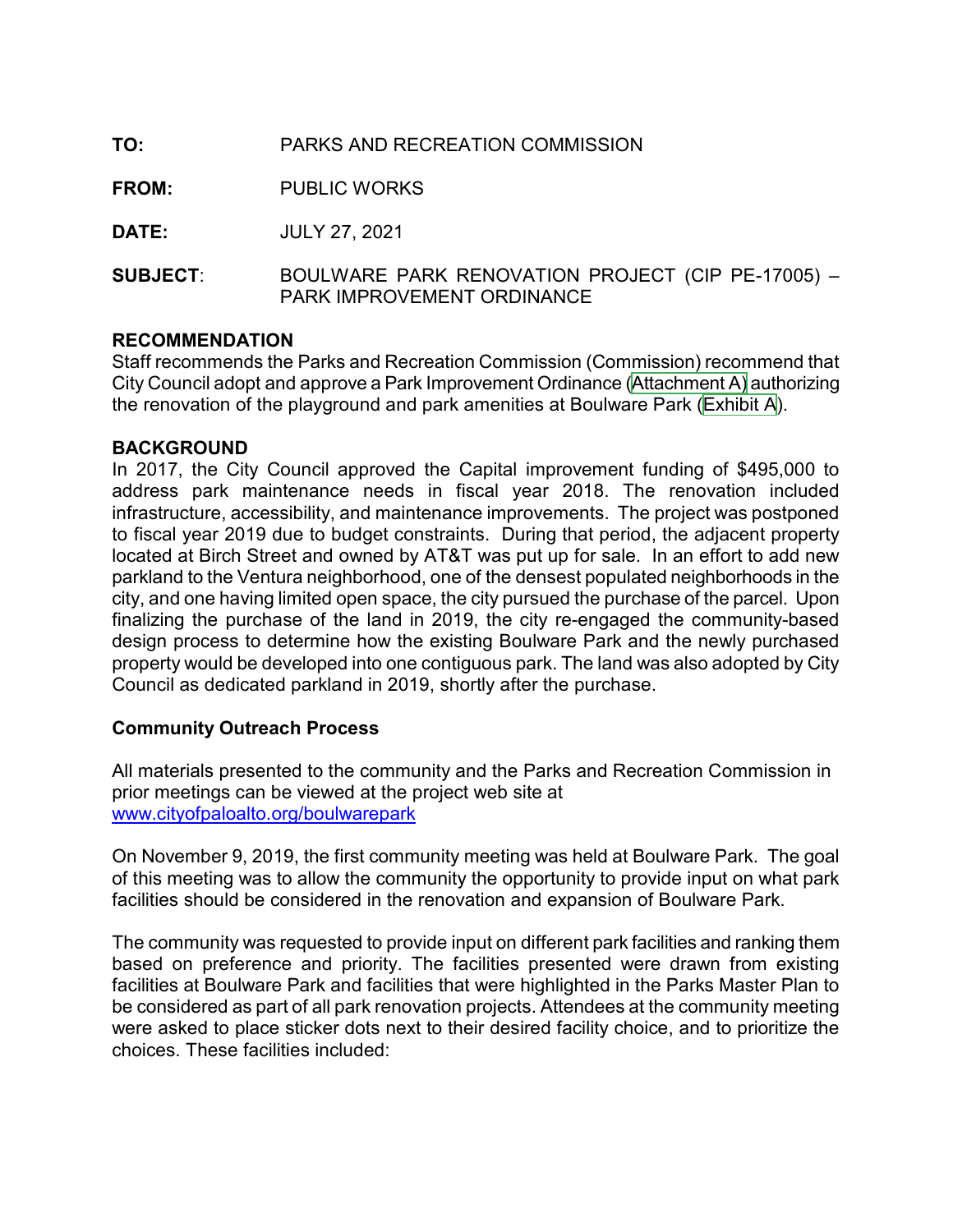## Existing Facilities at Boulware Park

- Playground
- Basketball Court
- Group Picnic Area
- Open Turf Area

## Master Plan Park Facilities

- Restroom
- Dog Park
- Community Garden
- Loop Walking Path
- Adult Fitness
- Pickle Ball
- Shaded Seating Areas
- Habitat/Native Planting
- Security Lighting

Upon completion of the first community meeting, an on-line version of the facility survey was released for those who could not attend. A total of 62 community members responded to the survey.

Input from the community and survey as well as an initial draft park plan were presented to the Parks and Recreation Commission (Commission) for review and input on January 28, 2020. The Commission stressed the importance of aligning the proposed park plan with the recommendations of the North Ventura Coordination Plan and expressed support for the initial draft plan including support for a dog park, the removal of a section of Ash Street to combine the two parcels of land, a restroom room closer to the playgrounds and limiting built park facilities along the edge of Matadero Creek for potential creek restoration.

A second community meeting was held on February 27,2020. This was a joint meeting with the North Ventura Coordination Plan. As the closest adjacent park to the proposed redevelopment area, Boulware Park is important in providing open parkland to the area. Along with long term consideration of the larger development including creek restoration, connection to the park and overall park use the community was presented three draft plan options of the overall park design for input. The draft park design combines both the existing parkland and newly purchased AT&T property as well as a portion of Ash Street. The design options and included facilities were developed from input from the first community meeting and guidance from the Parks Master Plan. Each of the three designs were presented to the community to provide their input. This was done by both writing on the printed copies of the plans as well as the use of sticky notes.

A third community meeting was held on December 7, 2020 via web cast at 11am and 6pm to review the draft park plan layout. Based on the three previous options, input concerning the North Ventura Coordination Plan, Parks Commission and community input a final draft plan was presented.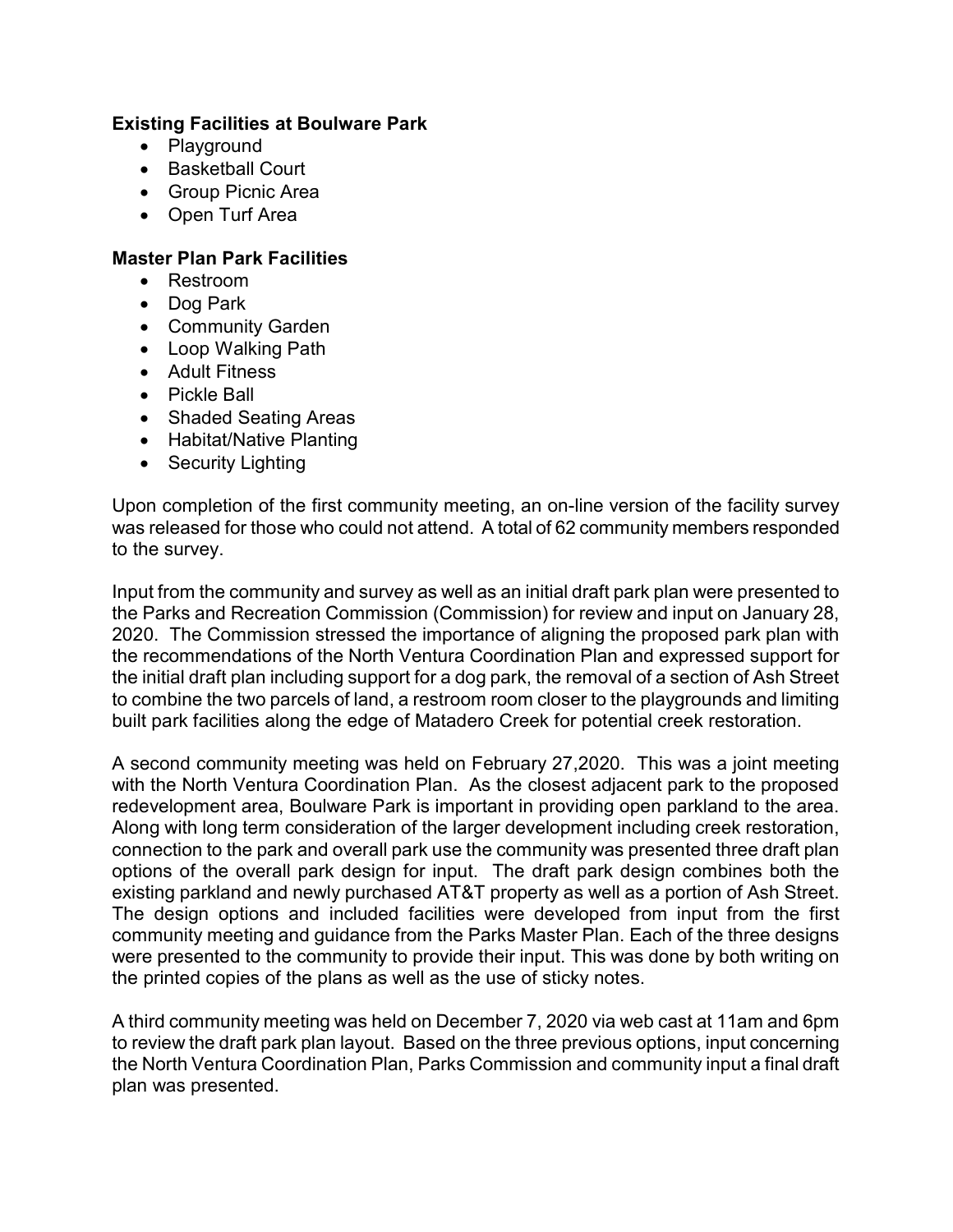The overall park plan includes the following amenities (bold items are existing park amenities that are found in the current Boulware Park):

- Inclusive playground (both tot (2-5) & children (5-12))
- Basketball Court
- Restroom
- Dog Park
- Turn around Drop-Off
- Open Turf Area
- Loop Pathway
- Picnic Area
- Shaded Seating Area
- Bocce court
- Covered picnic area
- New head-in and accessible parking stalls along Lambert Ave.

Environmental amenities included in the overall design include:

- Runoff filtration gardens
- Native habitat gardens
- Net increase of 20 trees

The plan was supported by the community who attended the meeting including the locations of the proposed site amenities, the location of the restroom closest to the playground, the added head in parking along Lambert and the removal of the section of Ashland Street. The community was also supportive of leaving a proposed 65' setback of built structures along the creek for future creek restoration.

The Commission was presented the proposed park plan and community feedback on January 26, 2021. Community comments at the Commission meeting expressed support of the overall park plan design and for the addition of native plants. The Commission was supportive of the park design and the flexibility it provides for future restoration of Matador Creek. The Commission also expressed support for funding and implementing the renovations project as soon as funding was available.

### **DISCUSSION**

Staff requests the Parks and Recreation Commission recommend that Council adopt a Park. Improvement Ordinance for the proposed improvements at Boulware Park, per the Exhibit B attached.

### FUNDING

Capital improvement funding of \$495,000 was approved by City Council in 2017 to address park maintenance needs in the 2018 fiscal year. To cover the costs of developing the new parkland and renovation of the existing park, including incorporating a segment of Ash Street into the park area the City Council approved an additional \$2.7 million dollars for the